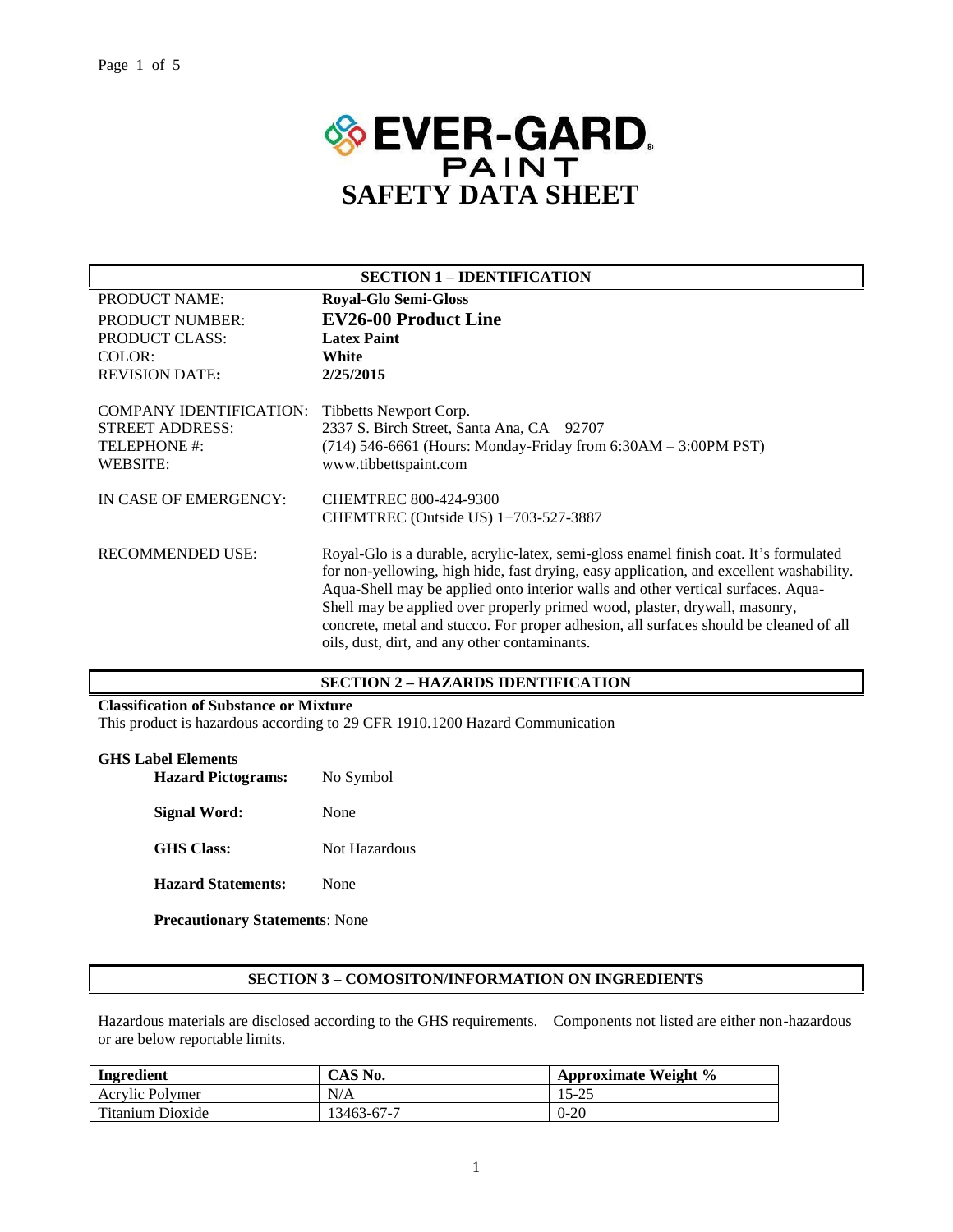| <b>SECTION 4 - FIRST AID MEASURES</b>    |                                                                                                                                                             |  |  |  |
|------------------------------------------|-------------------------------------------------------------------------------------------------------------------------------------------------------------|--|--|--|
| <b>Description of Necessary Measures</b> |                                                                                                                                                             |  |  |  |
| <b>Skin Contact:</b>                     | Wash with soap and water thoroughly. Seek medical attention if irritation develops.                                                                         |  |  |  |
| <b>Eve Contact:</b>                      | Rinse with water for several minutes. Seek medical attention if irritation develops.                                                                        |  |  |  |
| <b>Inhalation:</b>                       | If breathing is difficult, move person to fresh air and keep at rest in comfortable<br>breathing position. Call a physician if symptoms develop or persist. |  |  |  |
| <b>Ingestion:</b>                        | Rinse mouth. If ingestion of large amount occurs, call a poison control center<br>immediately. Do not induce vomiting.                                      |  |  |  |

## **Most important symptoms and effects, both acute and delayed**

Most important known symptoms are detailed in Section 2 and Section 11.

**Indication of any immediate medical attention and special treatment needed** No Data Available

| <b>SECTION 5 - FIRE FIGHTING MEASURES</b>                                                                                                 |                                                                                                                                                                                                                                                                                                                                                                         |  |  |  |
|-------------------------------------------------------------------------------------------------------------------------------------------|-------------------------------------------------------------------------------------------------------------------------------------------------------------------------------------------------------------------------------------------------------------------------------------------------------------------------------------------------------------------------|--|--|--|
| <b>Suitable Extinguishing Media:</b>                                                                                                      | Use extinguishing measures that are appropriate to local circumstances and the<br>surrounding environment. Water Fog, CO <sub>2</sub> , Dry Chemical, Alcohol Resistant Foam.                                                                                                                                                                                           |  |  |  |
| <b>Special Hazards:</b>                                                                                                                   | Carbon oxides                                                                                                                                                                                                                                                                                                                                                           |  |  |  |
| <b>Advice for firefighters:</b>                                                                                                           | Follow recommended procedures in handling fire areas. Wear fire-fighting<br>equipment and self-contained breathing apparatus.<br>If possible, move containers out of the fire area. Cool containers with water spray.                                                                                                                                                   |  |  |  |
| <b>Further Information:</b>                                                                                                               | Pressure may build inside the container.                                                                                                                                                                                                                                                                                                                                |  |  |  |
|                                                                                                                                           | <b>SECTION 6 - ACCIDENTAL RELEASE-MEASURES</b>                                                                                                                                                                                                                                                                                                                          |  |  |  |
| <b>Personal Precautions:</b>                                                                                                              | Use proper personal protective equipment including respirators, goggles, chemical<br>resistant gloves, coveralls. Avoid breathing vapors, mist, or gas. Ensure adequate<br>ventilation. Remove all sources of ignition. Evacuate all personnel to safe areas.<br>Beware of vapors accumulating to form explosive concentrations. Vapors can<br>accumulate in low areas. |  |  |  |
| <b>Environmental Precautions:</b>                                                                                                         | Prevent further leakage or spillage if safe to do so.  Do not let product enter<br>drains and waterways.                                                                                                                                                                                                                                                                |  |  |  |
| <b>Methods for clean-up:</b><br>Soak up with inert absorbent material such as sand or saw dust then place in<br>chemical waste container. |                                                                                                                                                                                                                                                                                                                                                                         |  |  |  |
|                                                                                                                                           | <b>SECTION 7 - HANDLING AND STORAGE</b>                                                                                                                                                                                                                                                                                                                                 |  |  |  |
| <b>Precautions for Safe Handling:</b>                                                                                                     | Use with adequate ventilation. Avoid breathing excess vapors and prevent contact<br>with eyes, skin, and clothing.                                                                                                                                                                                                                                                      |  |  |  |
| <b>Conditions for Safe Storage:</b>                                                                                                       | Store in a cool, dry, well-ventilated area away from sources of heat, combustible<br>materials, and incompatible substances. Keep container tightly closed.                                                                                                                                                                                                             |  |  |  |
| <b>SECTION 8 - EXPOSURE CONTROLS/PERSONAL PROTECTION</b>                                                                                  |                                                                                                                                                                                                                                                                                                                                                                         |  |  |  |

**Engineering Controls:** Ensure adequate ventilation, especially in confined areas. When ventilation is insufficient to control airborne levels, equip personal protective equipment which meets the OSHA standards.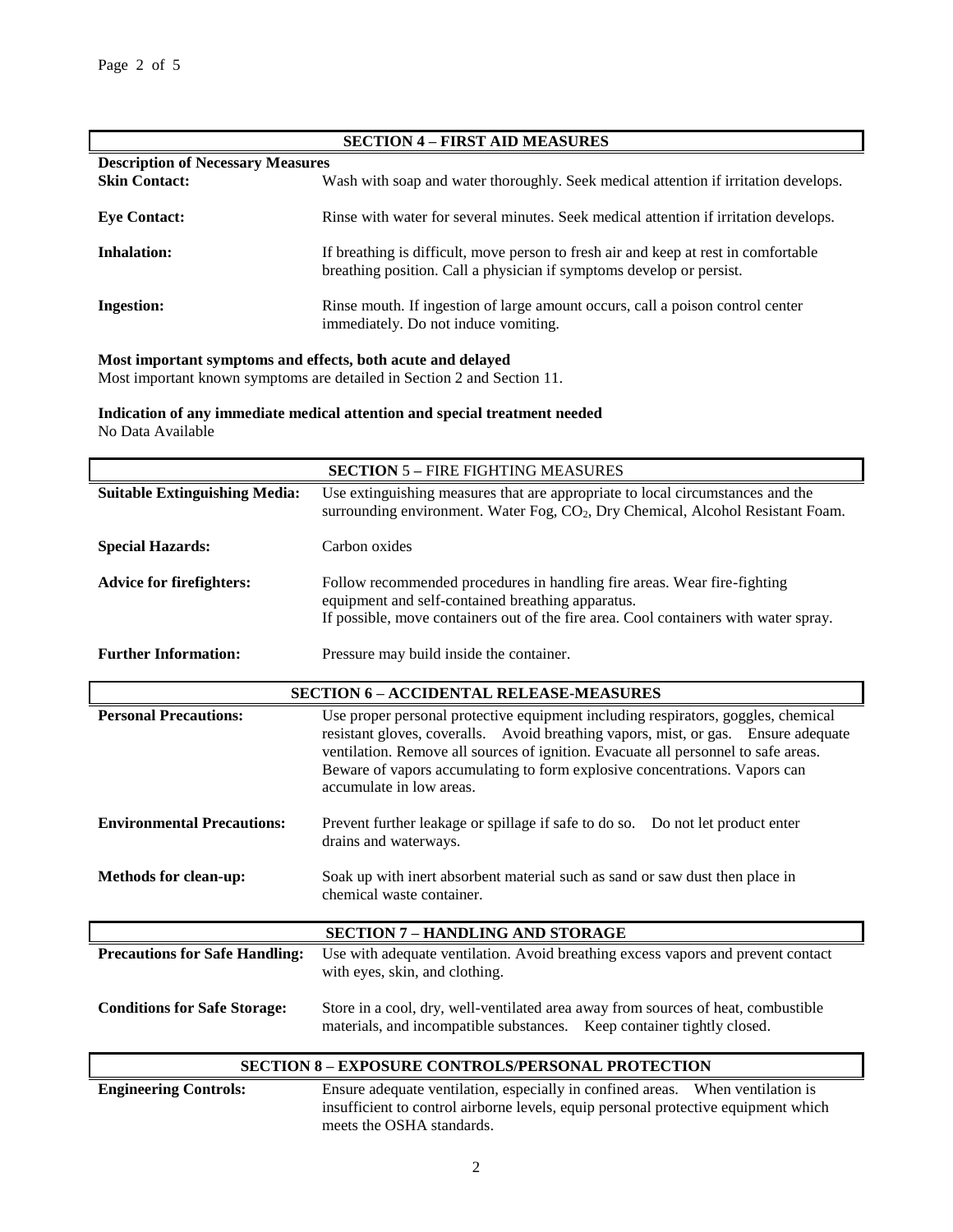| <b>Personal Protective Equipment</b> |                                                                                                                                              |
|--------------------------------------|----------------------------------------------------------------------------------------------------------------------------------------------|
| <b>Eye/Face Protection:</b>          | Wear splash goggles or face shields which are approved by NIOSH.                                                                             |
| <b>Skin Protection:</b>              | Handle with protective chemical resistant gloves.                                                                                            |
|                                      | <b>Respiratory Protection:</b> If air-purifying respirators are appropriate, use respirators and components tested and<br>approved by NIOSH. |
|                                      |                                                                                                                                              |

**Hygiene Measures:** Avoid contact with skin, eyes, and clothing. Remove and wash contaminated clothing before re-use. Wash thoroughly after handling.

### **Control Parameters:**

| <b>Chemical Name</b> | CAS No.    | Weight%   | <b>Cal-OSHA</b><br>PEL TWA                | <b>OSHA PEL</b><br>TWA | <b>ACGIH TWA</b>  |
|----------------------|------------|-----------|-------------------------------------------|------------------------|-------------------|
| Titanium Dioxide     | 13463-67-7 | $0 - 20%$ | $5 \text{ mg/m}$<br>(Respirable)<br>Dust) | $15 \text{ mg/m}$      | $10 \text{ mg/m}$ |

| <b>SECTION 9 - PHYSICAL AND CHEMICAL PROPERTIES</b> |                   |  |  |
|-----------------------------------------------------|-------------------|--|--|
| <b>Physical State:</b>                              | Liquid            |  |  |
| Color:                                              | White             |  |  |
| Odor:                                               | Slight            |  |  |
| <b>Odor Threshold:</b>                              | Not Available     |  |  |
| Density (lbs/gal):                                  | $10.0 - 11.0$     |  |  |
| pH:                                                 | $8 - 9$           |  |  |
| VOC Less Water $(g/L)$ :                            | Less than 50      |  |  |
| <b>Boiling Point (F):</b>                           | No Data           |  |  |
| <b>Freezing Point (F):</b>                          | No Data           |  |  |
| <b>Flash Point (F):</b>                             | No Data           |  |  |
| <b>Evaporation Rate:</b>                            | Slower than ether |  |  |
| <b>Upper Explosion Limit:</b>                       | No Data           |  |  |
| <b>Lower Explosion Limit:</b>                       | No Data           |  |  |
| <b>Vapor Pressure:</b>                              | Not Available     |  |  |
| <b>Vapor Density:</b>                               | Heavier than air  |  |  |
| <b>Solubility in Water:</b>                         | Soluble           |  |  |
| <b>Partition Coefficient:</b>                       | Not Available     |  |  |
| <b>Auto-Ignition Temp:</b>                          | Not Available     |  |  |
| <b>Decomposition Temp:</b>                          | Not Available     |  |  |
| Viscosity (KU):                                     | 95-105            |  |  |

### **SECTION 10 – STABILITY AND REACTIVITY**

| None  |
|-------|
| Stabl |
| None  |
| Heat. |
| None  |
| Incor |
|       |

**Reactivity:** None known Stable under normal conditions **None anticipated None known Hazardous Decomposition:** Incomplete combustion may release carbon monoxide

## **SECTION 11 – TOXICOLOGICAL INFORMATION**

### **Primary routes of exposure and Symptoms**

| <b>Inhalation:</b> | May cause respiratory tract, nose, and throat irritation.<br>Symptoms may include headache, nausea, dizziness, drowsiness, and confusion. |
|--------------------|-------------------------------------------------------------------------------------------------------------------------------------------|
| Ingestion:         | May cause irritation of the mouth, throat, and stomach.<br>Can target organs if large quantities are ingested.                            |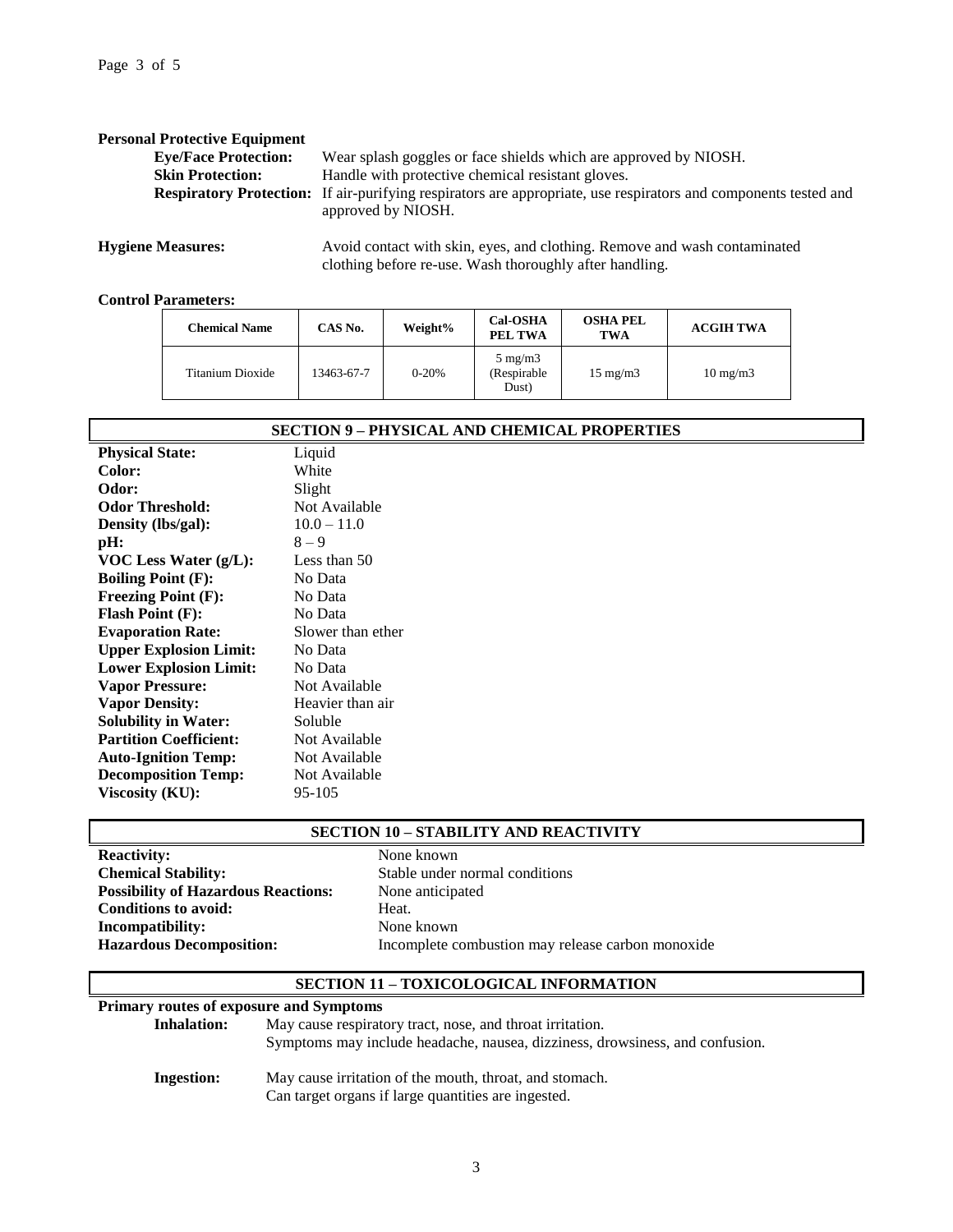**Skin Contact:** May cause skin irritation or drying of skin.

**Eye Contact:** Causes eye irritation.

#### **Delayed and immediate effects and also chronic effects from short- and long-term exposure Acute Toxicity by Component:**

Titanium Dioxide

| LD50 Oral:              | $>10,000$ mg/kg (Rat)                |
|-------------------------|--------------------------------------|
| LD50 Dermal:            | $>10,000$ mg/m <sup>3</sup> (Rabbit) |
| LC50 Inhalation (Dust): | $>6.82$ mg/L (Rat, 4 hr)             |

### **Chronic Toxicity:**

| <b>Chemical Name</b> | CAS No.    | Weight%   | IARC                                              | <b>NTP</b> | <b>ACGIH</b>                                 |
|----------------------|------------|-----------|---------------------------------------------------|------------|----------------------------------------------|
| Titanium Dioxide*    | 13463-67-7 | $0 - 20%$ | 2B - Possibly<br>Carcinogenic to<br><b>Humans</b> |            | A4 - Not classifiable<br>as human carcinogen |

\*The IARC has classified titanium dioxide as possibly carcinogenic to humans (2B) but have also concluded that "No significant exposure to titanium dioxide is thought to occur during the use of products in which titanium dioxide is bound to other materials, such as paint." Titanium Dioxide is not classified as a carcinogen by NTP, OSHA, or the EPA.

### **SECTION 12 – ECOLOGICAL DATA**

| <b>Persistence and Degradability:</b><br>No information available | <b>Ecotoxicity:</b>               | No information available |
|-------------------------------------------------------------------|-----------------------------------|--------------------------|
|                                                                   |                                   |                          |
|                                                                   | <b>Bioaccumulative Potential:</b> | No information available |
| No information available<br><b>Mobility in Soil:</b>              |                                   |                          |
| <b>Other Adverse Effects:</b><br>No information available         |                                   |                          |

| <b>SECTION 13 – DISPOSAL CONSIDERATIONS</b> |                                                                                  |  |
|---------------------------------------------|----------------------------------------------------------------------------------|--|
| <b>Waste Disposal Method:</b>               | Disposal should be made in accordance with federal, state, and local regulations |  |
| <b>SECTION 14 - TRANSPORT INFORMATION</b>   |                                                                                  |  |
|                                             |                                                                                  |  |
| <b>DOT</b>                                  | Not regulated                                                                    |  |
|                                             |                                                                                  |  |
| <b>ICAO/IATA</b>                            | Not regulated                                                                    |  |
|                                             |                                                                                  |  |
|                                             |                                                                                  |  |
| IMDG/IMO                                    | Not regulated                                                                    |  |
|                                             |                                                                                  |  |

## **SECTION 15 – REGULATORY INFORMATION**

**No Information Available**

# **SECTION 16 – OTHER INFORMATION** HMIS Ratings: Health: 1 Flammability: 0 Reactivity: 0 NFPA Ratings: Health: 1 Flammability: 0 Reactivity: 0